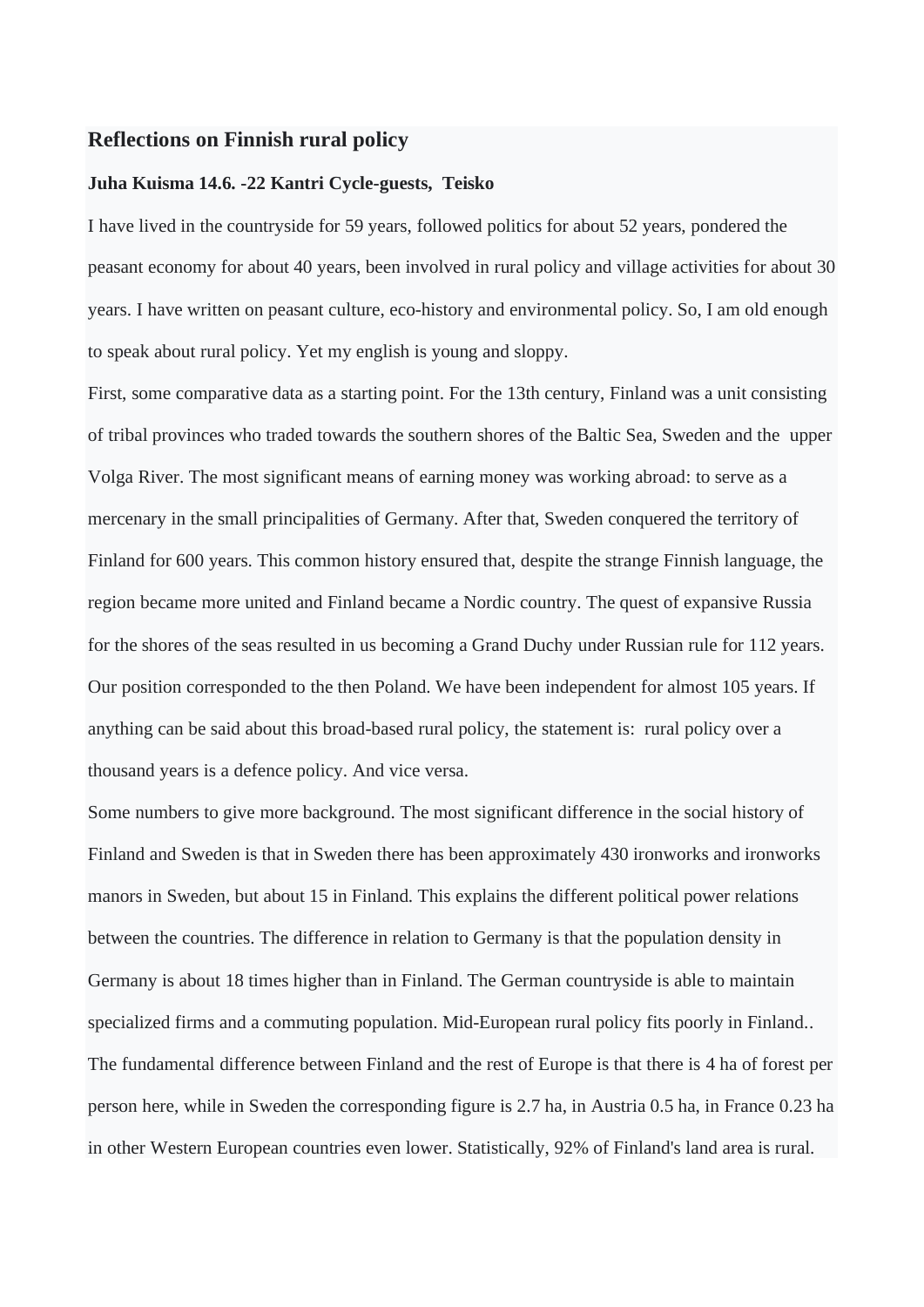We are a large rural park in the westernmost part of the Eurasian coniferous forest zone, which is habitable thanks to the Gulf Stream. Without the Gulf Stream, we would be like Yakutia in Siberia. Another point of the sea needs to be mentioned. As a coastal state of the Baltic Sea, we are part of Europe, part of its development and its values. The sea does not separate, it connects. Even if you may think otherwise by looking on the map, we are actually an island in Europe. It takes two days on sea to get to Finland. Finlands geographical position is somewhere between Shetland and Iceland.

+++

The independence of Finland in 1917 and the Winter War of 1939-1940 are associated with an agrarian - not so much rural - myth of an independent peasant as the guardian of the nation. That was the case until the 1980s. Attempts to develop the countryside were only agronomically justified , i.e. made through agriculture. The countryside and agriculture were identified. Rural industrialization, on the other hand, was implemented through regional policy. It was not until the European Rural Year 1988 gave the first excuse and opportunity to build a conscious rural policy within ministries. It led to the POMO period (Local Self-Government Rural Program), which began in 1991. During that period the development program - similar to the EU's Leader program - was practiced in the national framework even before Finland became a member of the EU. It was a free rehearsal.

At some point during this first national program, the structure of the Leader programs was taken into the consideration. A fascinating possibility was open: what if Leader groups could be organized through a nationwide village movement. However, the development of the village movement was too slow and too weak. Its level of organization in provinces was not strong enough. In this way, Leader groups with their tripartite membership were trampled from scratch, with the unofficial support of local state authorities. This solution proved to be a success too, but the village movement remained somewhat half raised.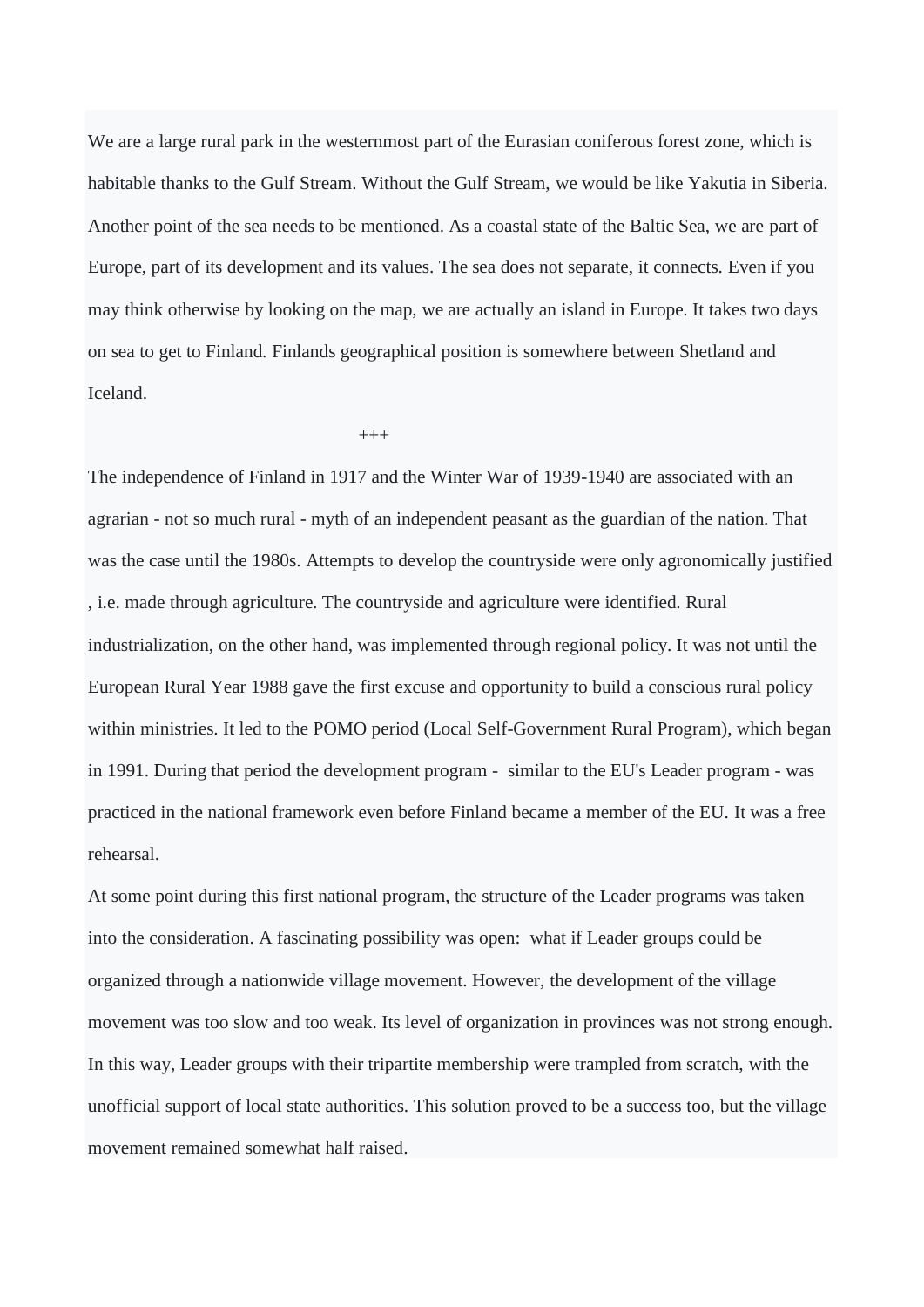I am one of those Finns who think there is a license for aphorism: "Dwelling is the most important livelihood in the countryside." Aphorism is difficult for purebred agrarians. It is easy to be misunderstood. The aphorism says: the social reality of rural areas and the range of opportunities for development, are maintained by the people who live in the countryside without being farmers. They find country so attractive so strongly, that they decided to live in the countryside, even if rational considerations speak in favor of moving to the city. It is about life handling, coping, hobbies, experiencing nature, perceptions of health, etc. Today, 90% of rural population consists of these "other rural residents" and only 10% of the working population in rural areas are related to agriculture. Rural development therefore means that there must be possible to live in the countryside and to build new houses there - without the zoning or the state intervention of limited rationality. Every ministry has its own limited rationality and taken together: more limited rationality.

The pandemic in 2020-2021 and the war started by Russian aggression in Ukraine in 2022 turned migratory flows in Finland from large cities to nearby rural areas and even deeper into the countryside. The development of information technology enables us to work in a hybrid way, which in turn is a vital condition for living in the countryside. It may be that Finnish summer cottage culture (530,000 summer cottages and accommodation for 3 million persons) is proving to be a decisive force in this turnaround. Such a development, in turn, requires a nationwide and rural optical fiber network. Unfortunately, commercial pressure groups have slowed down the construction of the fiber network to such an extent that Finland is statistically at the Moldovan level in that matter. That´s a sad fact. The most important rural policy grip is therefore to build a comprehensive optical fiber network. That optical fiber network capacity is also needed from the point of view of resource management: it is also a string in economic policy. And it has a lot to do with defence policy.

+++